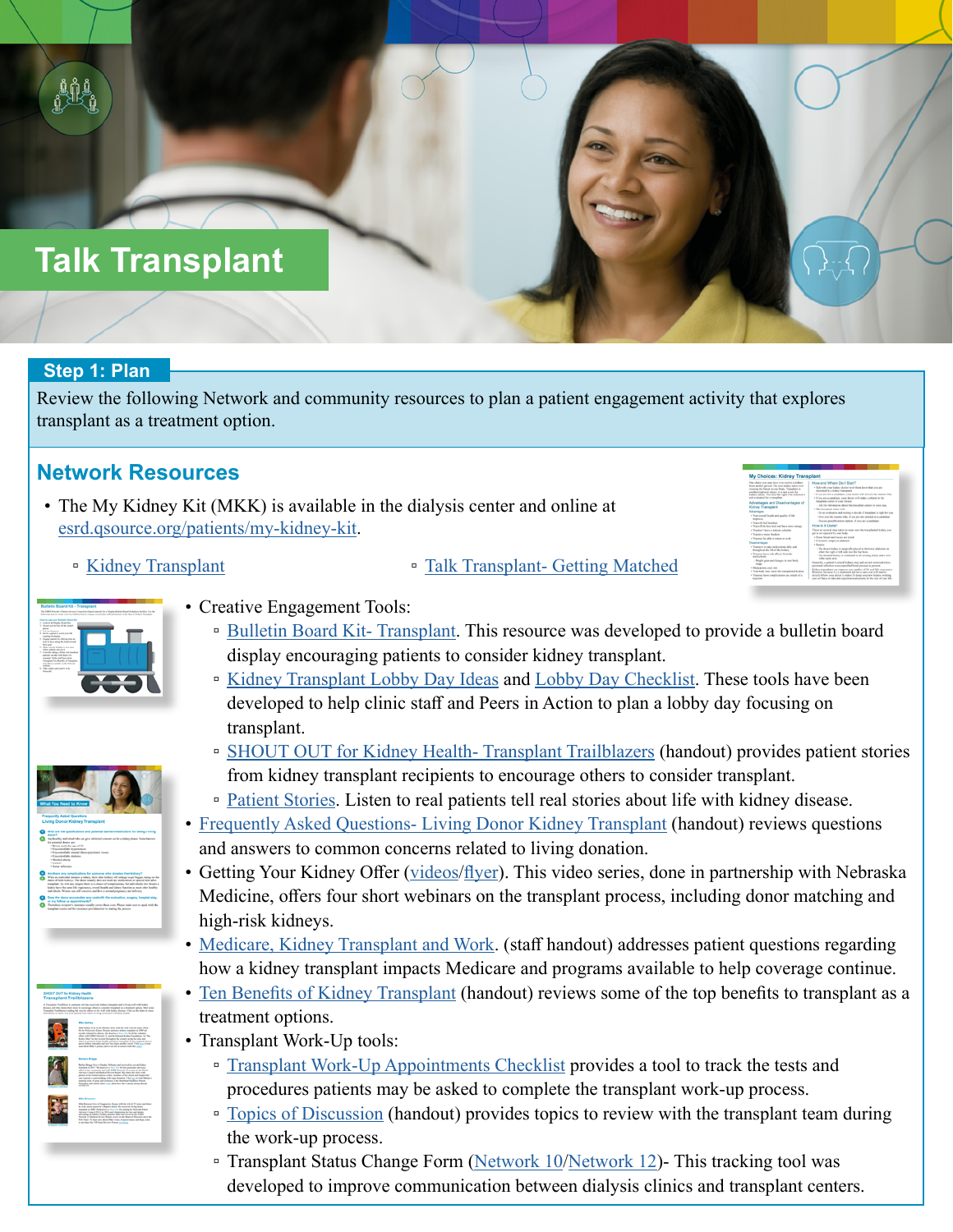## **Kidney Community Resources**













- American Kidney Fund ([www.kidneyfund.org](http://www.kidneyfund.org)) website offers pre- and post-transplant information and patient testimonials on kidney transplant.
- American Society of Transplant Surgeons Educational Videos ([www.asts.org\)](http://www.asts.org)
	- □ "Living with Kidney Donation: What You Need to Know" ([English](http://asts.org/resources/living-kidney-donation-what-you-need-to-know)/[Spanish\)](http://asts.org/resources/living-kidney-donation-spanish)
	- □ "Kidney Transplantation: A Guide for Patients and their Families" ([English/](http://asts.org/resources/kidney-transplantation-english)[Spanish](http://asts.org/resources/kidney-transplantation-spanish))
- ESRD Network Coordinating Center ([www.esrdncc.org](http://www.esrdncc.org))
	- [KidneyTransplantHub.com](https://kidneytransplanthub.com/) is an online guide to resources to explore transplant as a treatment option.
	- Get the Facts: Kidney Transplantation [\(English](https://esrdncc.org/contentassets/aa55683d401448acb5dbde6ba9724331/kidneytransplantqa-flyer508.pdf)[/Spanish](https://esrdncc.org/contentassets/938027475302483a9e7cf526d789400a/kidneytransplantqa-flyersp508.pdf) flyer)
	- [Motivational Patient Stories](https://esrdncc.org/contentassets/938027475302483a9e7cf526d789400a/esrdmotivationalstories508.pdf) (booklet)
	- □ Partnering Along the Road to Transplant ([English/](https://esrdncc.org/contentassets/0c1d257004904446a7dafac2d4675b25/partnering-along-the-road-to-transplant-final.pdf)[Spanish](https://esrdncc.org/contentassets/0c1d257004904446a7dafac2d4675b25/partnering-along-the-road-to-transplant-final-sp508.pdf) flyer)
	- **[Transplant 101 Series](https://esrdncc.org/en/patients/) posted on the website includes several handouts in English and** Spanish addressing the basics of kidney transplant process.
	- □ [Your Life, Your Choice](https://esrdncc.org/contentassets/416f047346de4cb4ac1f845e0ef00661/207.-yourlifeyourchoice_2015_09_17_508_3.pdf) Stories from Kidney Transplant Patients and Donors (booklet)
	- The [Kidney Transplant Change Package](https://esrdncc.org/globalassets/professionals/nccchgpkgtransplant111220508.pdf) supports dialysis facilities with increasing the number of patients referred to transplant.
- Forum of ESRD Network [\(esrdnetworks.org](https://esrdnetworks.org/)) "Is A Kidney Transplant Right for Me?" ([Toolkit](https://esrdnetworks.org/documents/5/Transplant_Toolkit_2020-08-19_FINAL.pdf)/[Video](https://esrdnetworks.org/documents/51/Is_A_Kidney_Transplant_Right_For_Me.mp4)) is a guide created by patients for patients considering a kidney transplant.
- iChooseKidney Risk Calculator [\(ichoosekidney.emory.edu](https://ichoosekidney.emory.edu/)) is a tool that educates patients about the risks of the available treatment options for kidney disease.
- [My Transplant Coach](https://exploretransplant.org/my-transplant-coach/) is an interactive, online, video-based decision aid for patients with kidney failure available through **Explore Transplant**.
- [National Kidney Foundation](https://www.kidney.org/atoz/atozTopic_Transplantation) website has online articles and downloadable resources covering the transplant basics, considering and preparing for transplant, living kidney donation, finding a living donor and life after transplant.
	- □ [The Big Ask, The Big Give](https://www.kidney.org/transplantation/livingdonors)  Patient education in English and Spanish on starting a conversation about living kidney donation, whether you need a kidney or are considering donation.
- Organ Donation Resources:
	- □ American Society of Transplantation's [Living Donor Toolkit](https://www.myast.org/patient-information/live-donor-toolkit) provides a guide for living donors, including financial resources available to assist in the donation process.
	- [Donate Life](https://www.donatelife.net/) website provides information on organ donation.
	- [National Living Donor Assistance Center \(NLDAC\)](https://www.livingdonorassistance.org/Home/default.aspx) works to reduce the financial disincentives to living organ donation. NLDAC [poster](https://www.livingdonorassistance.org/portals/0/NLDAC/Documents/NLDAC Poster_Dialysis_Kidney Tx Clinic.pdf) and **[English](https://www.livingdonorassistance.org/portals/0/NLDAC/Documents/NLDAC_How_to_Apply.pdf)**/[Spanish](https://www.livingdonorassistance.org/portals/0/NLDAC/Documents/NLDAC_How_to_Apply_es.pdf) brochures.
	- [Organdonor.gov](https://www.organdonor.gov/) provides public information about organ donation and transplantation.
	- Kidney Donor Profile Index (KDPI) is used to match kidney donors and recipients. Learn more in these videos:
		- [The ESRD NCC](https://www.youtube.com/watch?v=viFqw83IxiQ)
		- [The Organ Procurement & Transplantation Network](https://optn.transplant.hrsa.gov/data/allocation-calculators/kdpi-calculator/learn-about-kdpi/)